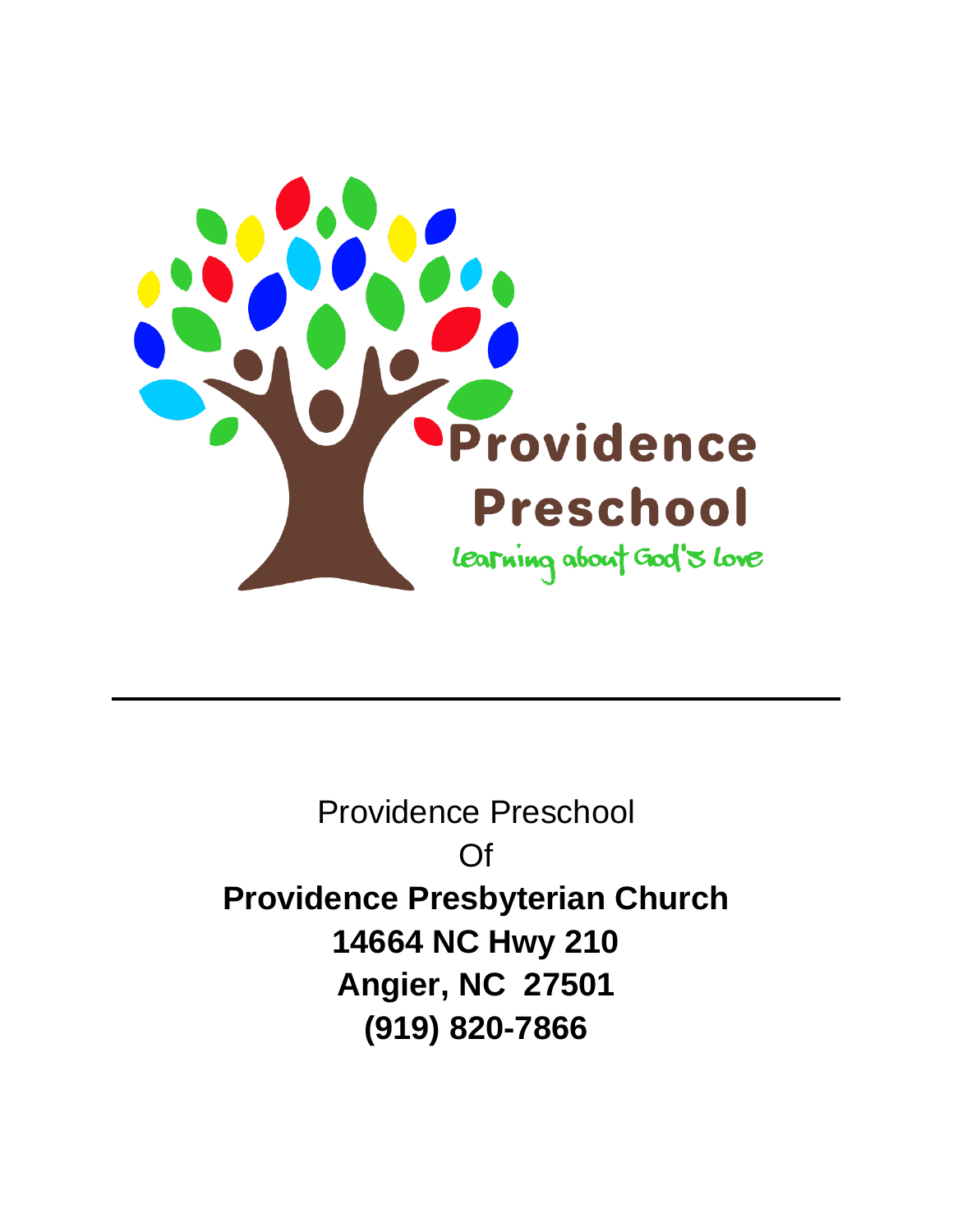# **Providence Preschool Parent Handbook**

| <b>PURPOSE AND TEACHING GOALS</b>                | $\overline{2}$ |
|--------------------------------------------------|----------------|
| <b>PROGRAM</b>                                   | $\overline{2}$ |
| <b>ENROLLMENT PROCEDURES</b>                     | $\overline{2}$ |
| <b>TUITION AND FEES</b>                          | 3              |
| <b>ARRIVAL AND DEPARTURE TIMES</b>               | 4              |
| <b>DAILY SCHEDULE</b>                            | 5              |
| <b>CUSTODY</b>                                   | 5              |
| <b>WITHDRAWAL/DISMISSAL</b>                      | 5              |
| <b>BEHAVIOR MANAGEMENT</b>                       | 6              |
| <b>PERSONAL BELONGINGS</b>                       | 6              |
| <b>MEDICATION AND ALLERGIES</b>                  | $\overline{7}$ |
| <b>MEDICAL EMERGENCIES</b>                       | $\overline{7}$ |
| <b>IMMUNIZATIONS</b>                             | $\overline{7}$ |
| <b>ILLNESS</b>                                   | 8              |
| <b>LUNCH</b>                                     | 8              |
| <b>SNACKS</b>                                    | 8              |
| <b>BIRTHDAYS</b>                                 | 9              |
| <b>FIELD TRIPS</b>                               | 9              |
| <b>VISITING THE PRESCHOOL</b>                    | 9              |
| <b>INCIDENT REPORTS</b>                          | 9              |
| <b>ACCIDENT REPORTS</b>                          | 10             |
| <b>POLICY UPDATES AND CHANGES</b>                | 10             |
| <b>RESPONSIBILITIES OF THE PRESCHOOL BOARD</b>   | 10             |
| <b>MINISTRY</b>                                  | 10             |
| Providence Presbyterian Church Discipline Policy | 11             |
| PROVIDENCE PRESCHOOL AUTHORIZATION FORM          | 12             |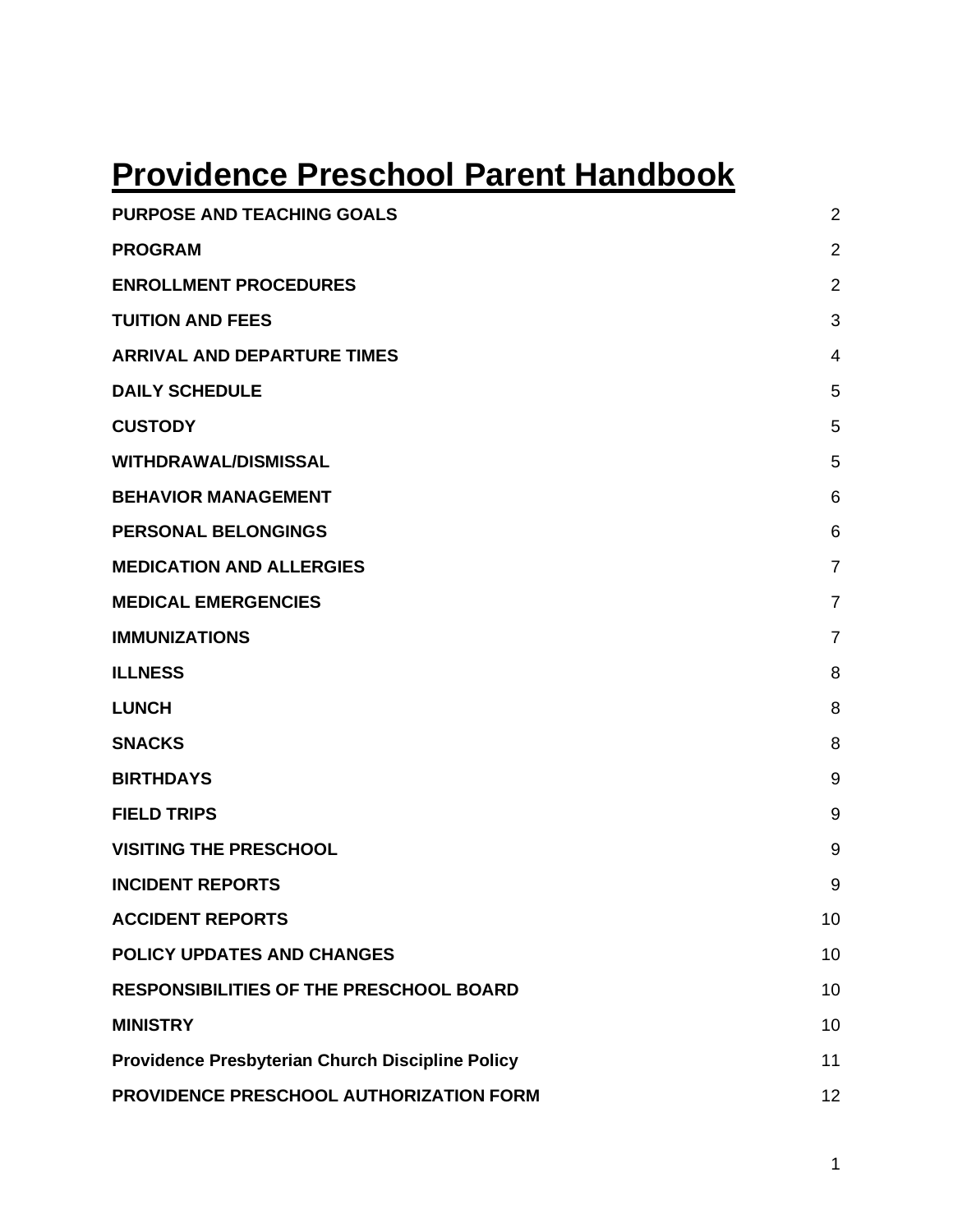# <span id="page-2-0"></span>**PURPOSE AND TEACHING GOALS**

It is a privilege to have your child as part of our program. We hope that they have a fantastic year learning and growing as a child of God. Our purpose is to assist the families in nurturing the spiritual development of their children and provide the educational support that they need to be successful in their future education. The goal of Providence Preschool is to provide a loving, accepting Christian atmosphere that will enable children to grow socially, physically, intellectually, and spiritually. Our staff will use a variety of learning tools through play and hands-on activities to enhance their educational experience. At Providence Preschool we will use the A Beka Book curriculum where children will explore Bible stories, art, music, language, math, technology, science, and social skills. Fine motor skills are enhanced by the use of puzzles, beads, lacing, and art activities. Gross motor skills are enhanced by daily outside play (weather permitting), using balls, dance, obstacle courses, slides, and swings. A calendar outlining activities and events will be sent home monthly.

#### <span id="page-2-1"></span>**PROGRAM**

Providence Preschool Program is for children ages 3 and 4 years old. It is open to all children in the community and surrounding area. Providence Preschool is open Monday thru Thursday from 9:15 am till 1:15 pm. We will follow the same schedule as Johnston County Public Schools' traditional calendar and inclement weather policies. Teacher workdays will be scheduled at the discretion of the Preschool Director. If JCPS has an early release day, Providence Preschool will close at 12:00 pm on that day. If JCPS delays the start of school due to inclement weather, the preschool will be closed that day.

Providence Preschool is governed by a Preschool Board that reports to the Session of Providence Presbyterian Church.

### <span id="page-2-2"></span>**ENROLLMENT PROCEDURES**

Each February, an enrollment packet for the upcoming school year will be sent home to all eligible preschoolers currently enrolled in Providence Preschool. To secure your child's spot at the preschool for the next school year, you must return the registration form and the \$125.00 non-refundable registration fee within 7days. Priority will be given to currently enrolled students and their siblings and to the children of members of Providence Presbyterian Church. Once these children have had the opportunity to enroll, registration will then open to the public.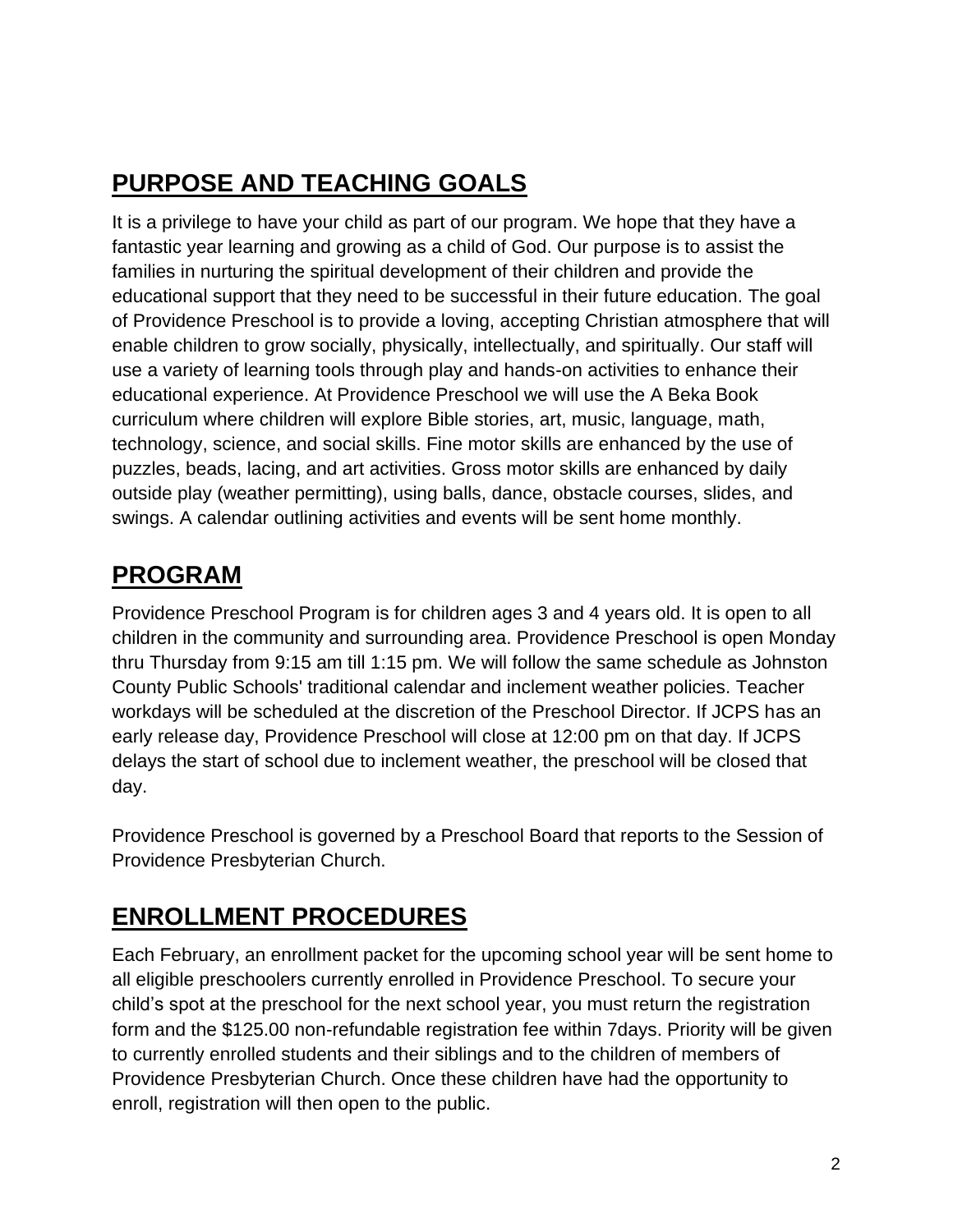### <span id="page-3-0"></span>**TUITION AND FEES**

**There will be a non-refundable registration fee of \$125.00 per child each year.** This is used to purchase curriculum supplies and other basic supplies for the school year. Your child's spot will be secured once the registration fee is paid.

Tuition is due on the 1st of each month and is considered late after the 10th of the month. If tuition is paid after the 10th of the month a late fee of \$15 will be assessed. If tuition is not paid by the 15th of the month, it will be assumed that the child has withdrawn. Please see the Preschool Director if you have a hardship or extenuating circumstance. No tuition allowance or adjustment can be made for illness, vacation, family emergency, personal reasons, or school closings.

**CASH OR CHECKS PAYABLE TO: Providence Presbyterian Church** *(with Preschool and your child's full name in the memo section)* At this time we do not accept credit or debit cards.

Payments may be mailed to : **Providence Presbyterian Church Attn: Preschool 14664 NC HWY 210 Angier, NC 27501**

Payments may also be placed in the **Tuition Box at the Preschool**. All checks delivered by mail must be received before the 10th of the month to be considered current.

There will be a fee of \$35 for all returned checks. After the first returned check, payments need to be in cash or by money order.

**Tuition Rates for 3-year-old programs:** (children must be 3 years old prior to August 31st and must be completely potty trained and able to use the restroom independently)

● Three Days a Week: Tuesday, Wednesday, and Thursday: **\$170 a month**

**Tuition Rates for the 4-year-old program:** (children must be 4 years old prior to August 31st and must be completely potty trained and able to use the restroom independently)

● Four Days a Week: Monday, Tuesday, Wednesday, and Thursday: **\$225 a month**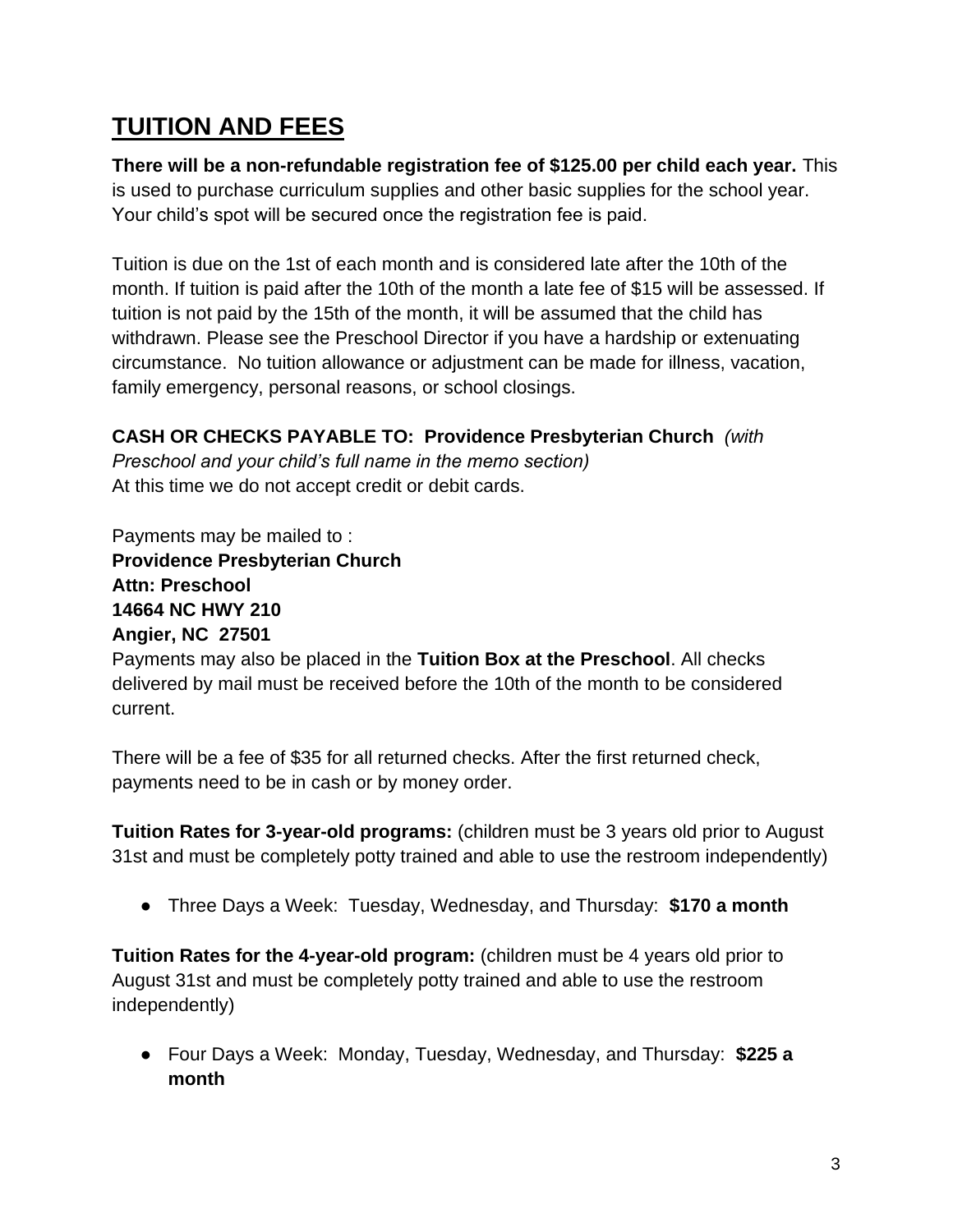### <span id="page-4-0"></span>**ARRIVAL AND DEPARTURE TIMES**

We do not accept children prior to 9:15 am. This enables our staff time to prepare for your child's arrival. Doors will be unlocked at 9:15 am and all doors locked at 9:30 am. The doors will remain locked until 1:15 pm. If you arrive and the doors are locked, please use the door under the portico: ring the doorbell and wait for someone to assist you.

#### **CARPOOL**

**Carpool** is offered from 9:15 am till 9:30 am each preschool morning and from 1:15 pm till 1:30 pm each afternoon. It is preferred for you to drop your preschooler off in the carpool line as it may make it easier for your child to transition each morning. You may walk your child into Preschool, but you must drop them off at the classroom door in the presence of a teacher. If you do decide to walk your child in, please make sure to not leave any of your other children in the car unattended. Please keep in mind that it is a felony to leave any child unattended in a car.

**Carpool Line and Drop Off**: Enter off of Old Fairground Road and follow the arrows and start the carpool line under the portico entrance. Children must be unbuckled and ready to exit the vehicle when the staff starts bringing the children in. Please make sure that your child has all of their belongings they need for Preschool. If you are planning on parking and walking your child to their class, please park in the curved parking lot off of Hwy 210, you will enter the building where the large double doors are under the porch.

**Carpool Line and Pick Up:** Enter off of Old Fairground Road and follow the arrows and start the line under the portico. Parents will be given a colored sign to hang on their rearview mirrors with their child's name/assigned number. Until the staff gets to know parents by face, we will be checking identification. **Children will be brought out to the cars and parents will be responsible for buckling their children into their car seats.** 

Picking up your child on time should be a priority. Children will be released ONLY to a parent or person designated by the parent on the registration form, and they must show a driver's license. If your child is to be picked up by someone not designated on the form, we must have a signed note from the parent or a phone call ONLY in case of an emergency. The person picking up the child must show a driver's license. There are no exceptions to this rule. Our main concern is keeping your child safe. **Preschool ends at 1:15 pm, please pick your child up at this time. Children picked up after 1:30 pm will be charged a late fee of \$5.00 every 5 minutes until the child is picked up.**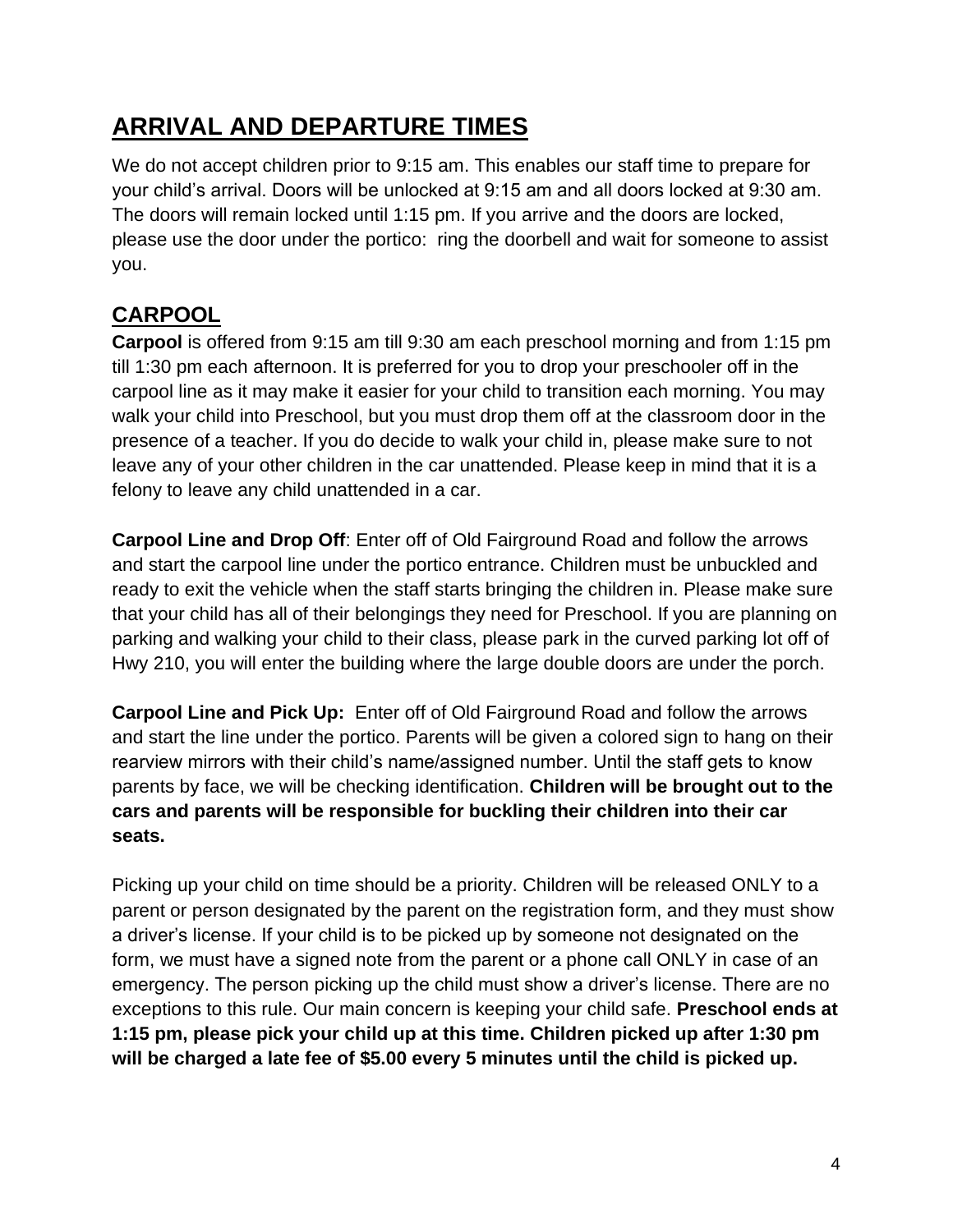# <span id="page-5-0"></span>**DAILY SCHEDULE**

Preschooler's daily schedules will consist of (each class may have a different order):

- Morning Tubs- Students self-select a tub. The tubs include tabletop activities such as blocks, puzzles, play dough, Lego Duplo, Potato Head, and more. Students can play independently or with a friend.
- Circle Time- Students will have prayer time learning to give praise and pray for others, will engage in a read-aloud story, music, and movement using songs, and rhymes. A quick review of the Calendar (month, day, year) and Weather.
- Snack Time The Preschool will provide a simple snack each day consisting of pretzels, goldfish, fruit, etc. The students will pray before each snack.
- Recess- Students will self-select areas on the playground they wish to explore. During this time students are exercising their gross motor skills by running, jumping, hopping, climbing, crawling, sliding, balancing, and more. They are also learning to take turns and share.
- Class Time- Students will engage in read-aloud stories, writing activities, be introduced to colors, numbers, shapes, alphabet, days of the week, months and seasons. Math activities where students will use manipulatives such as cubes, counters, etc to practice math skills.
- Centers- Children will have free time exploring the Centers. Dramatic Play, Science, Technology, Reading, Math, and Sensory.
- Lunch- Parents will send a finger food lunch, including a drink. Students will say a prayer before lunch.
- Closing Circle- Students will discuss what they experienced during the day.

# <span id="page-5-1"></span>**CUSTODY**

In the event of custody issues, a copy of the Court Order is requested to be on file at Providence Preschool.

#### <span id="page-5-2"></span>**WITHDRAWAL/DISMISSAL**

Please notify us as soon as possible if you are going to withdraw from our preschool. We reserve the right to dismiss a child for serious behavior problems if the Preschool is no longer able to meet the needs of the child, non-compliance with our policies, or nonpayment of fees. All necessary means will be pursued to resolve the problem before any child is dismissed from the program.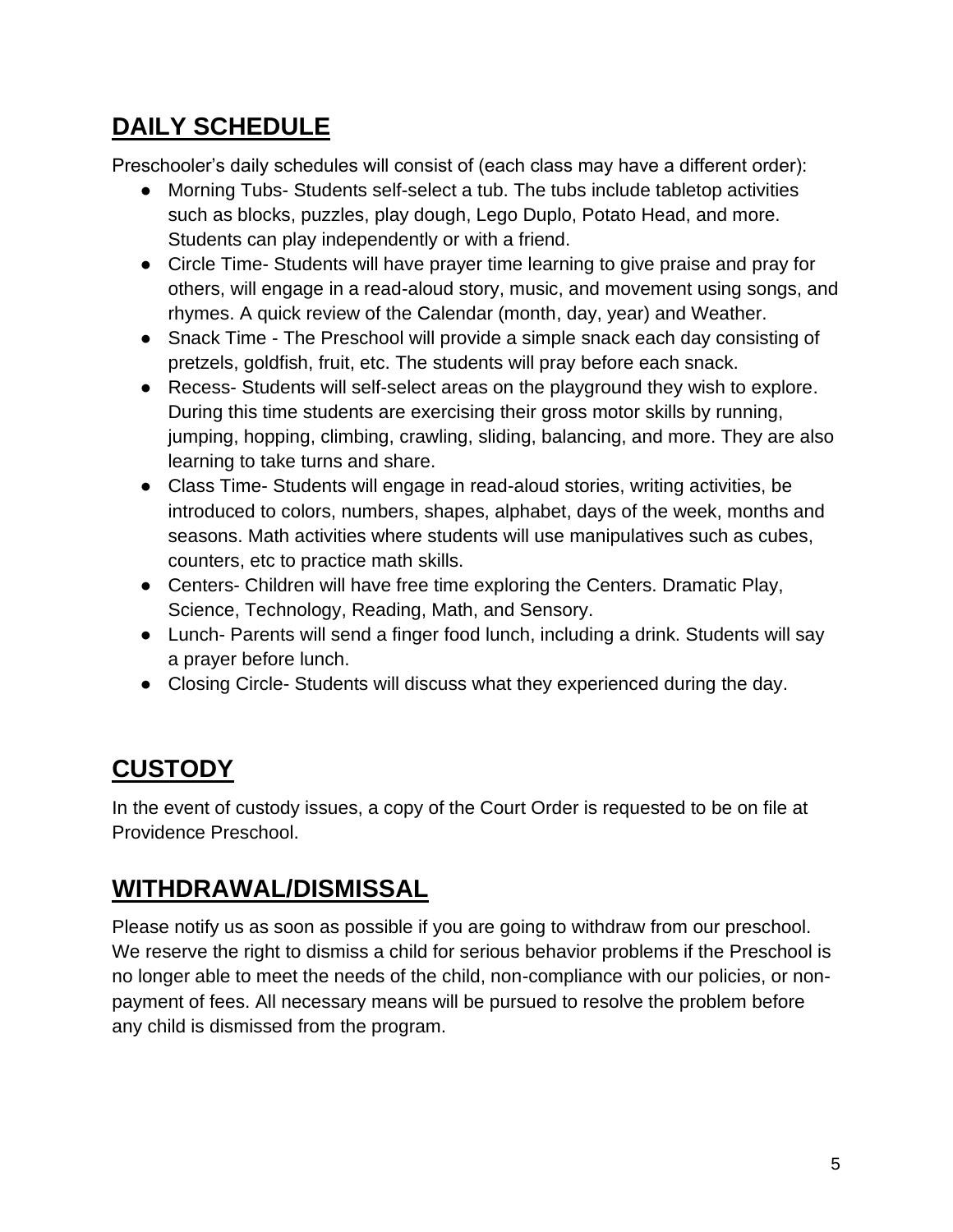## <span id="page-6-0"></span>**BEHAVIOR MANAGEMENT**

We believe that discipline and guidance should be loving, consistent, and based on understanding individual needs and development. Young children need the experience of interacting with other children on a consistent basis. Learning how to take turns and cooperate with others is an ongoing process for young children. However, any behavior considered inappropriate will first be redirected in a positive manner. A "time-out" will be used if a child continues with the inappropriate behavior. A time-out will last, in minutes, no longer than the child's age (example: a 3-year old will be in time-out three minutes). We will always try to work as a team with parents to make a child feel successful in the classroom. We intend to establish an atmosphere of respect between children and teachers, children and their friends, as well as respect for the environment including equipment, materials, and the property of others.

If necessary a conference will be scheduled with the parents. We reserve the right to dismiss a child for serious behavior problems and/or aggressive behavior. All necessary means will be pursued to resolve the behavioral issues before any child is dismissed from our program.

Attached at the end of this handbook is a copy of our disciple policy. Please review, if you have any questions or concerns please contact the Preschool Director.

### <span id="page-6-1"></span>**PERSONAL BELONGINGS**

Please dress your child in comfortable clothing that is easy for him/her to remove for restroom breaks. When dressing your child, please remember that children will experience messy activities at school. Children should not wear any clothing with inappropriate words or pictures. Our playground surface is covered in mulch, so opentoe sandals are not recommended! **Please bring a backpack daily with a complete change of clothing inside of a large ziplock bag.** Please be mindful of what is in your child's backpacks. Do not put medications or anything that could be potentially harmful to children. All items of clothing (coats, hats, etc.) backpacks, and lunch boxes should be clearly labeled with your child's name. Please leave any personal items and toys at home so that they will not get lost. We do go outside during cooler weather, so a coat is a necessity during the winter months. Please check your child's backpack daily for their folders. These folders will contain communications from their teachers along with their work and art projects.

All school supplies must fit inside the backpack. This includes lunch boxes, water cups, and a complete change of clothes. Please do not allow your child to bring any toys from home.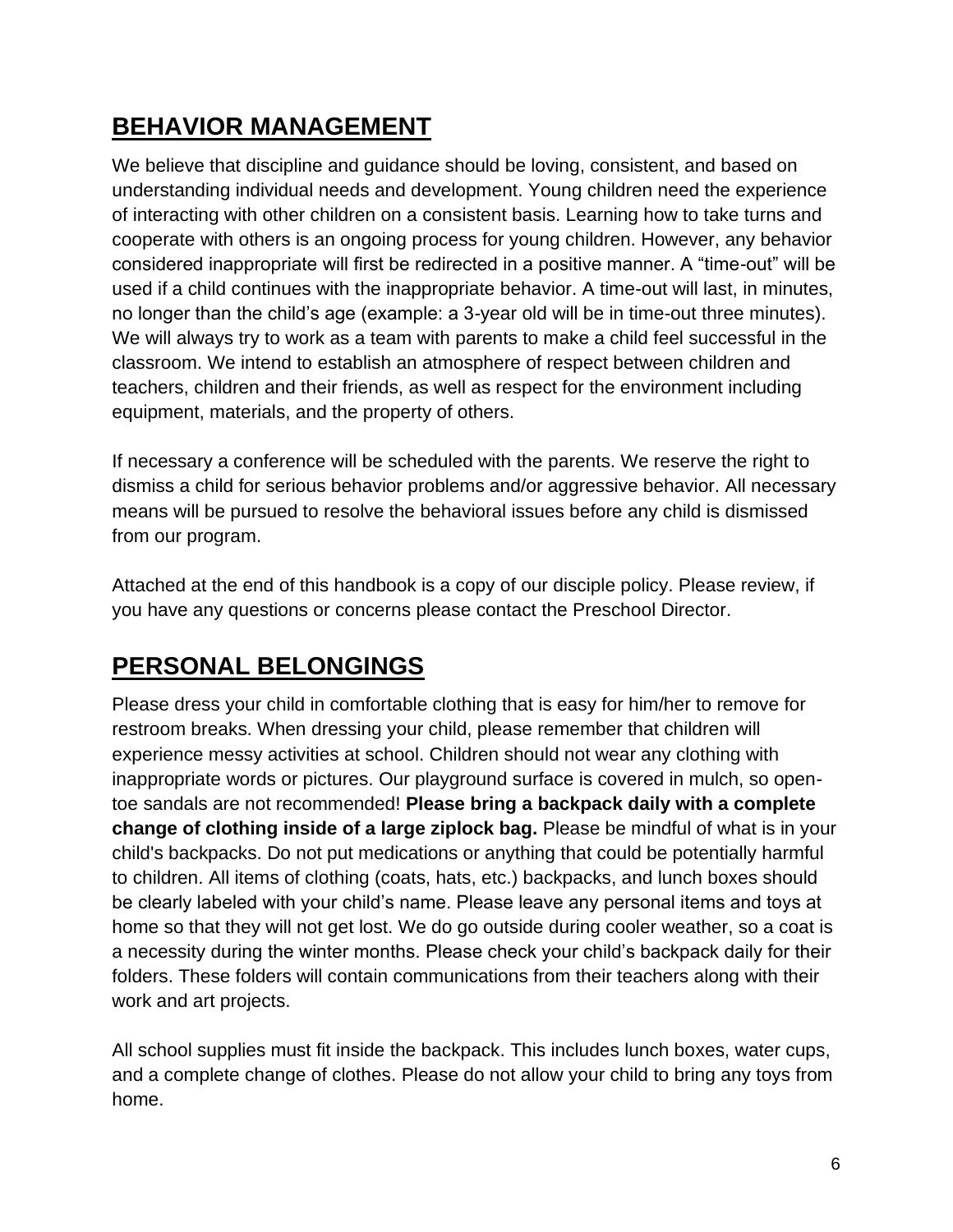# <span id="page-7-0"></span>**MEDICATION AND ALLERGIES**

The Preschool will not be responsible for the administration of medication, all medication should be given at home. There is only one exception, that being rescue medications (ie EpiPen, Benadryl, rescue inhaler).

In the case of a student with severe allergies, food allergies, other allergies, or asthma the parent must provide a Medical Action Plan completed by the child's physician that is updated yearly. If your child has an allergy/asthma that requires the possible use of an EpiPen or rescue inhaler, parents are responsible for supplying the school with the EpiPen/rescue inhaler and signing a form that authorizes the school on the use of the EpiPen/rescue inhaler. The administration of rescue medication to a student during school hours will be permitted only when failure to take such medicine would jeopardize the health of the student. In addition, our preschool requires the written order for a Medical Action Plan by the prescribing physician that shall include:

- The purpose of the medication
- The time at which the medication shall be administered
- The length of time for which medication is prescribed
- The possible side effects of the medication

#### <span id="page-7-1"></span>**First Aid training requires us to phone 911 if an EpiPen is administered**.

#### **MEDICAL EMERGENCIES**

The entire preschool staff is trained in CPR and First Aid. In the event of a medical emergency, the preschool staff will immediately administer first aid and/or CPR, if necessary, and contact 911. Upon administering first aid and/or CPR and contacting 911, we will notify the parents or the emergency contact person listed on your registration form. If it is necessary to transport your child to the hospital, we will notify you which hospital your child will be taken to.

#### <span id="page-7-2"></span>**IMMUNIZATIONS**

Providence Preschool requires students to be current on their vaccinations in order to attend. A copy must be submitted and kept on file prior to the first day of school each year. Exceptions will not be made for religious reasons.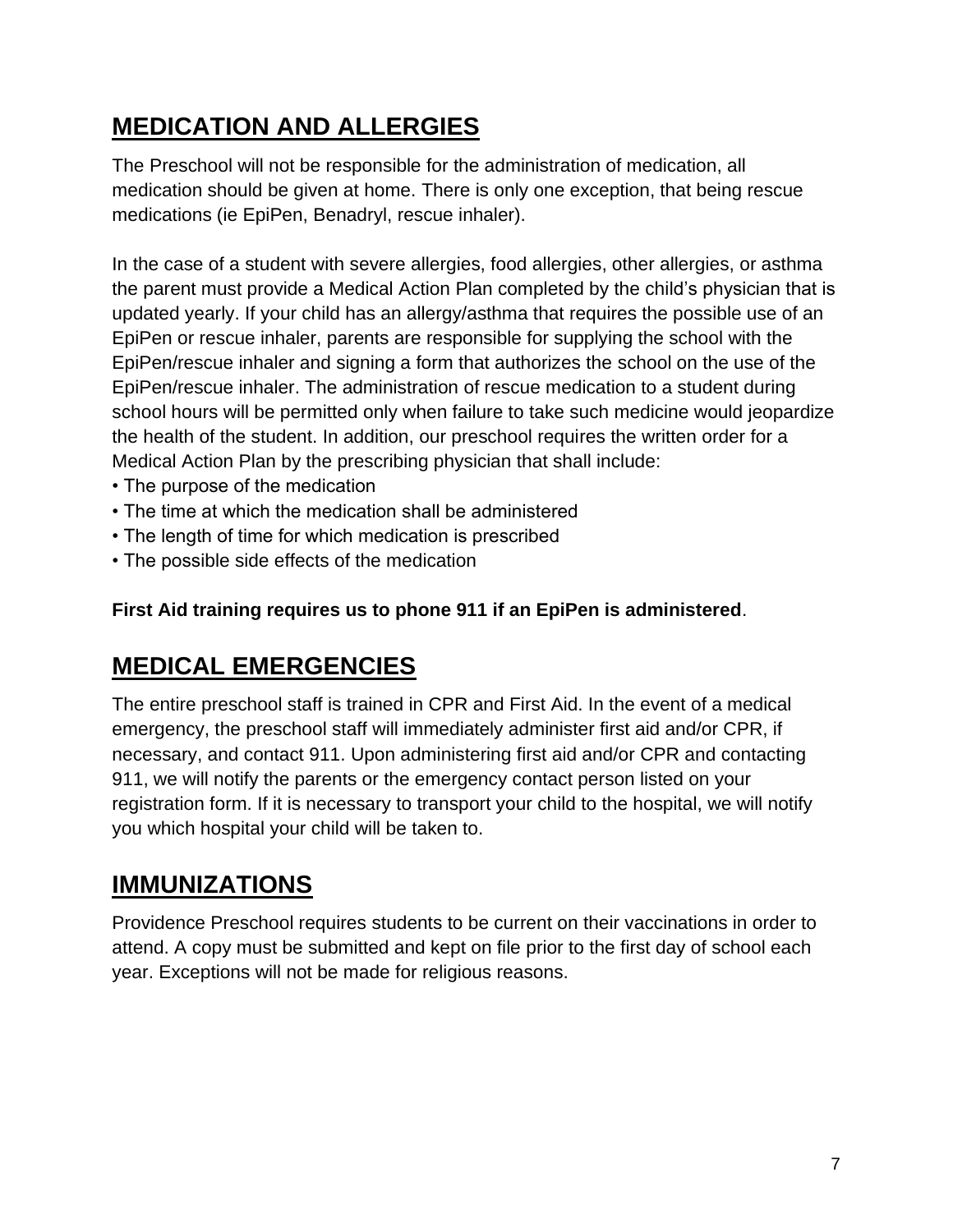### <span id="page-8-0"></span>**ILLNESS**

For the protection of your child, as well as others, children must not be brought to preschool if they are ill. Please keep your child home if any of the following symptoms/conditions exists or have existed in the past twenty-four (24) hours:

- Fever
- Vomiting
- Diarrhea
- Common Cold (this includes runny noses which do not run clear)
- Sore throat
- Croup
- Rash- (any unexplained)
- Skin Infection (includes but is not limited to boils, ringworm, impetigo, etc.)
- Lice or Scabies
- Suspected Mononucleosis
- Pink Eye

If your child develops a fever or any other symptoms while at preschool you will be notified to pick up your child immediately. You must pick up your child promptly. After an illness, children must be free of fever and other symptoms for 24 hours and must be free of fever-reducing medication for a 24-hour period before returning to our program. Please let your judgment err on the side of caution, as we know you would like other parents to be as considerate of your child. We hope these precautions will help our preschool have a healthy environment for all the children.

### <span id="page-8-1"></span>**LUNCH**

Each child should bring a nutritious lunch from home. Children will not be allowed to share food with classmates. During lunch, we encourage the children to be as independent as possible, so please keep that in mind with the packaging you use. Please send any necessary spoons or forks. Teachers do not have access to a microwave or refrigerator in the classroom, therefore please do not send food that needs preparation, heated or refrigerated. Please include a drink in a container that does not leak. Before snack/lunchtime, each class says a prayer. We are proud to instill in the children a love for God and a strong faith in all He has blessed us with.

### <span id="page-8-2"></span>**SNACKS**

Parents should inform the school of any food allergies their child may have. Providence Preschool will provide an easy-to-serve snack with water or juice. (Goldfish crackers, pretzels, cereal, etc.) Parents may choose to send in an individual daily snack for their child if some dietary concerns or habits require a different snack other than what is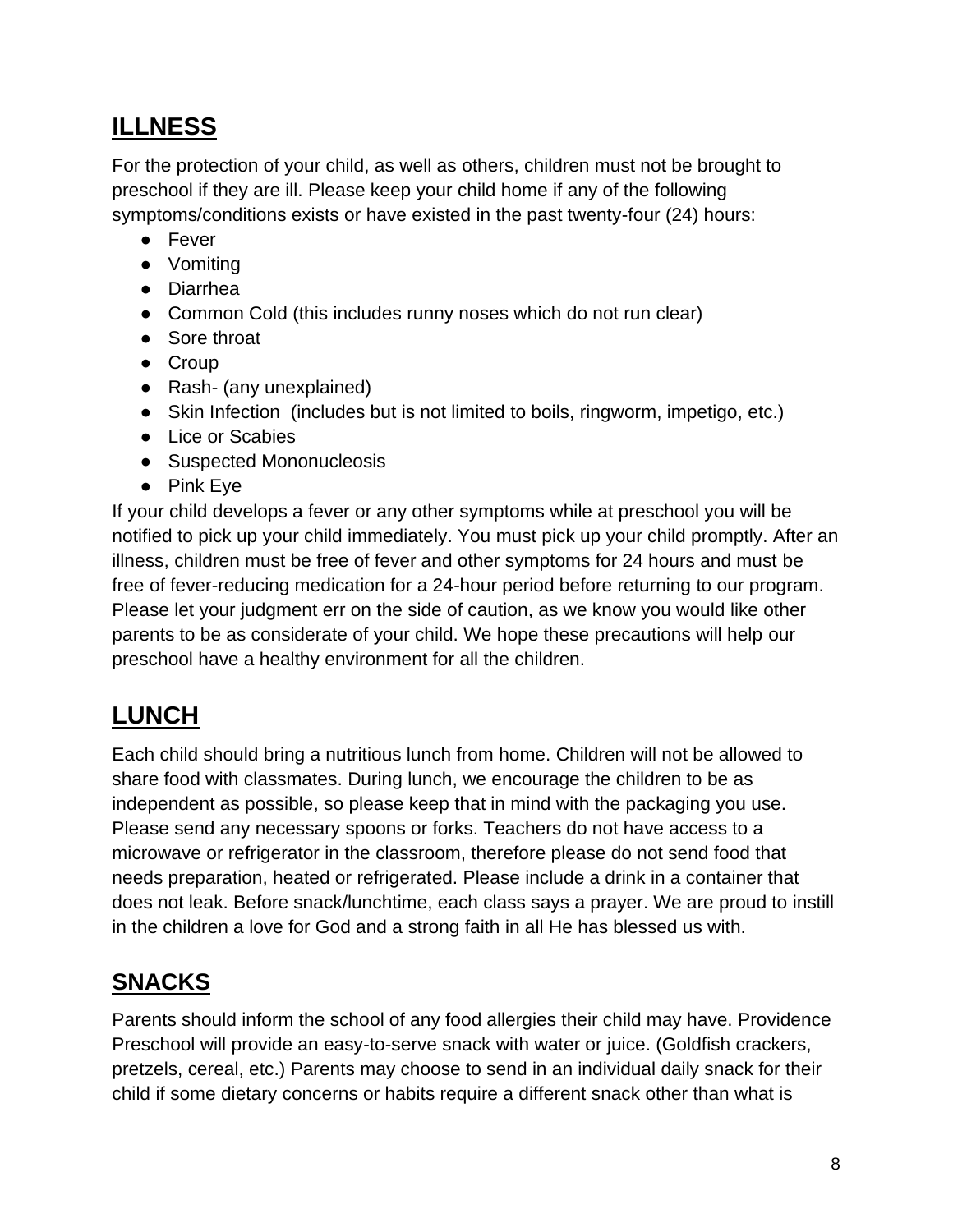provided. This should be discussed with the teacher so that we are aware. Parents can provide cookies and cupcakes for special occasions such as holidays or birthdays. If parents would like to provide a special snack, arrangements need to be made in advance.

# <span id="page-9-0"></span>**BIRTHDAYS**

Children love celebrating their birthdays. We want them to feel special here, as well. If you are planning to bring a special snack for your child's birthday, please inform the teacher one school week prior to the event. Teachers can also make you aware of any allergies of the students in their care. Birthday parties are fun unless you are the only child not invited. Invitations may be passed out here at our preschool ONLY if all students in the class are invited. Otherwise, please mail your invitations. Due to confidentiality rules, we cannot release children's addresses.

# <span id="page-9-1"></span>**FIELD TRIPS**

Permission slips will be sent home to notify you of the date and description of the Field Trip and costs associated with the Field Trip. The permission slip needs to be signed and returned in order for your child to attend. Each child will be transported to and from any Field Trip by their own parents/guardians. Field Trips are approved by the Preschool Board and are reserved for the 4-year-old classes only.

### <span id="page-9-2"></span>**VISITING THE PRESCHOOL**

Parents visiting our preschool or needing to visit with the Director are to check-in at the office first for the safety of the children.

#### **CHILD ABUSE**

Providence Preschool is required by law to report all suspected child abuse.

#### <span id="page-9-3"></span>**INCIDENT REPORTS**

We would like to encourage all parents to report health and safety hazards to the Director. Our staff members are required to document unusual incidents relating to the care of your child. Also, behavioral incident reports may be filled out when a child is overly aggressive to another child (e.g. biting, hitting, etc.). All incident reports are kept confidential.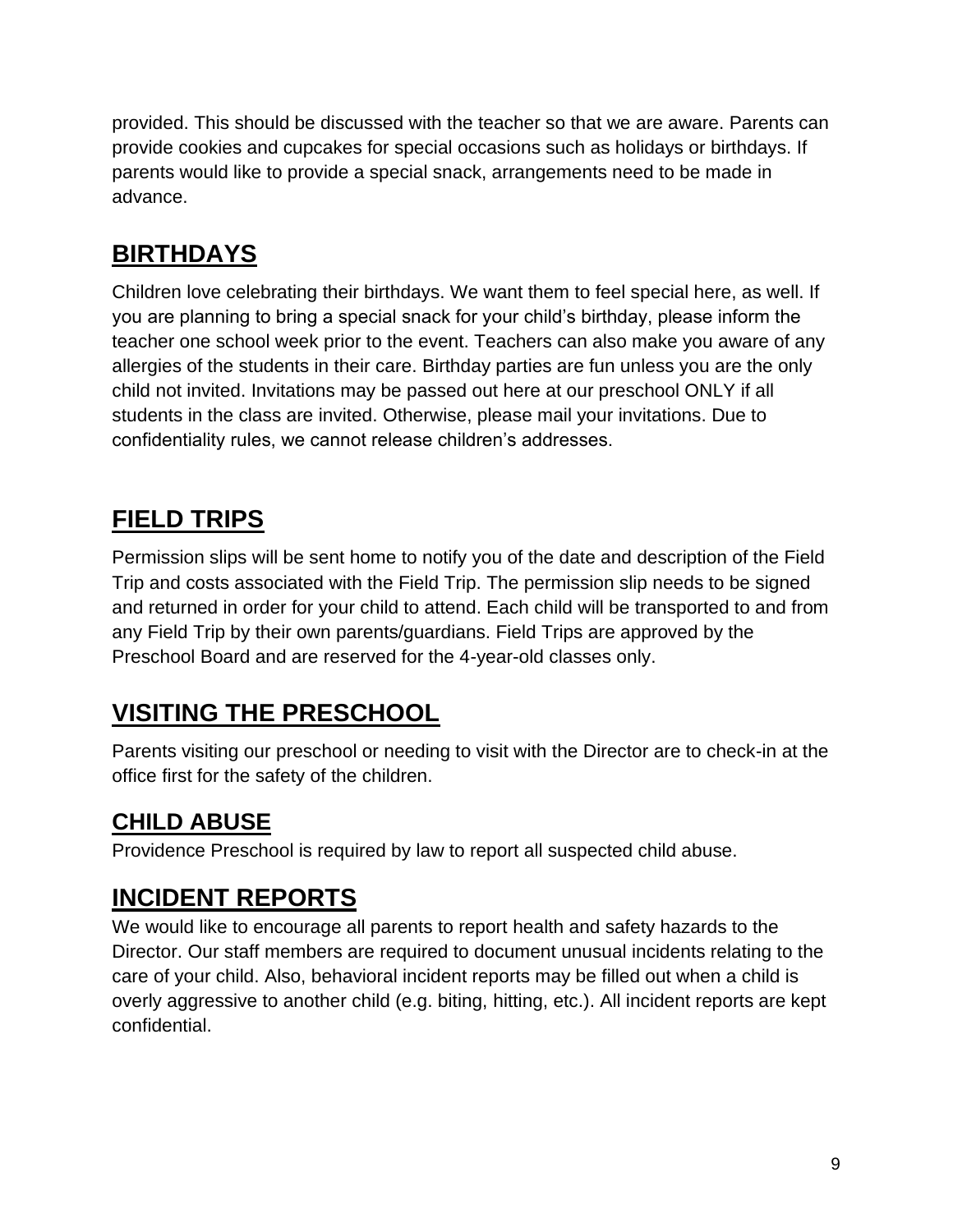# <span id="page-10-0"></span>**ACCIDENT REPORTS**

An accident report is prepared when an accident occurs. The date, time of day, the staff person in charge, the circumstances surrounding the accident, and what steps were taken are noted on the report. Scrapes, bruises, cuts, human or insect bites are examples of accidents that may occur and will be documented. One copy of the accident report will be placed in the child's book bag for the parent and the other is put in the child's file.

### <span id="page-10-1"></span>**POLICY UPDATES AND CHANGES**

Providence Preschool reserves the right to update and make changes to this policy as deemed necessary throughout the school year.

#### <span id="page-10-2"></span>**RESPONSIBILITIES OF THE PRESCHOOL BOARD**

The responsibilities of the Preschool Board are to develop policies and guidelines consistent with the statement of purpose and goals of the Preschool. The Preschool Board gives oversight and support to the program that is based on sound Christian convictions and the highest principles of early childhood education. The Preschool Board also manages the finances so that the annual operation is self-supporting with the exception of utilities and routine maintenance which will be provided by the Church.

Any parent concerns should first be discussed with your child's teacher, second with the Preschool Director, and third with the Board Chair who may then decide to discuss with the entire Board.

#### **MINISTRY**

<span id="page-10-3"></span>If our pastor and/or any elders of our church can help you or your family, please call the church office. We are located at 14664 NC 210 Hwy, Angier, NC 27501. Our pastor is **Pastor Roger Korsten,** Church Secretary Cindy Lynch, Church office hours 9 am – 1 pm Monday – Friday. Preschool Director - **Vickie Faircloth -** [ppcpreschool@gmail.com](mailto:ppcpreschool@gmail.com) (919) 820-7866

#### **Preschool Board Members and contact email addresses:**

**Chairperson - Kristy Stephenson -** [kstep74@gmail.com](mailto:kstep74@gmail.com) **Secretary - Monica Jackson -** [moncy014@gmail.com](mailto:moncy014@gmail.com) **Allison Nelms -** [apnelms5512@gmail.com](mailto:apnelms5512@gmail.com) **Chas Davidson -** [cdavidson@ur.com](mailto:cdavidson@ur.com) **Steve Nordan -** [snordan@7magnolias.com](mailto:snordan@7magnolias.com) **Pastor Roger Korsten -** [ppcpastorroger@gmail.com](mailto:ppcpastorroger@gmail.com)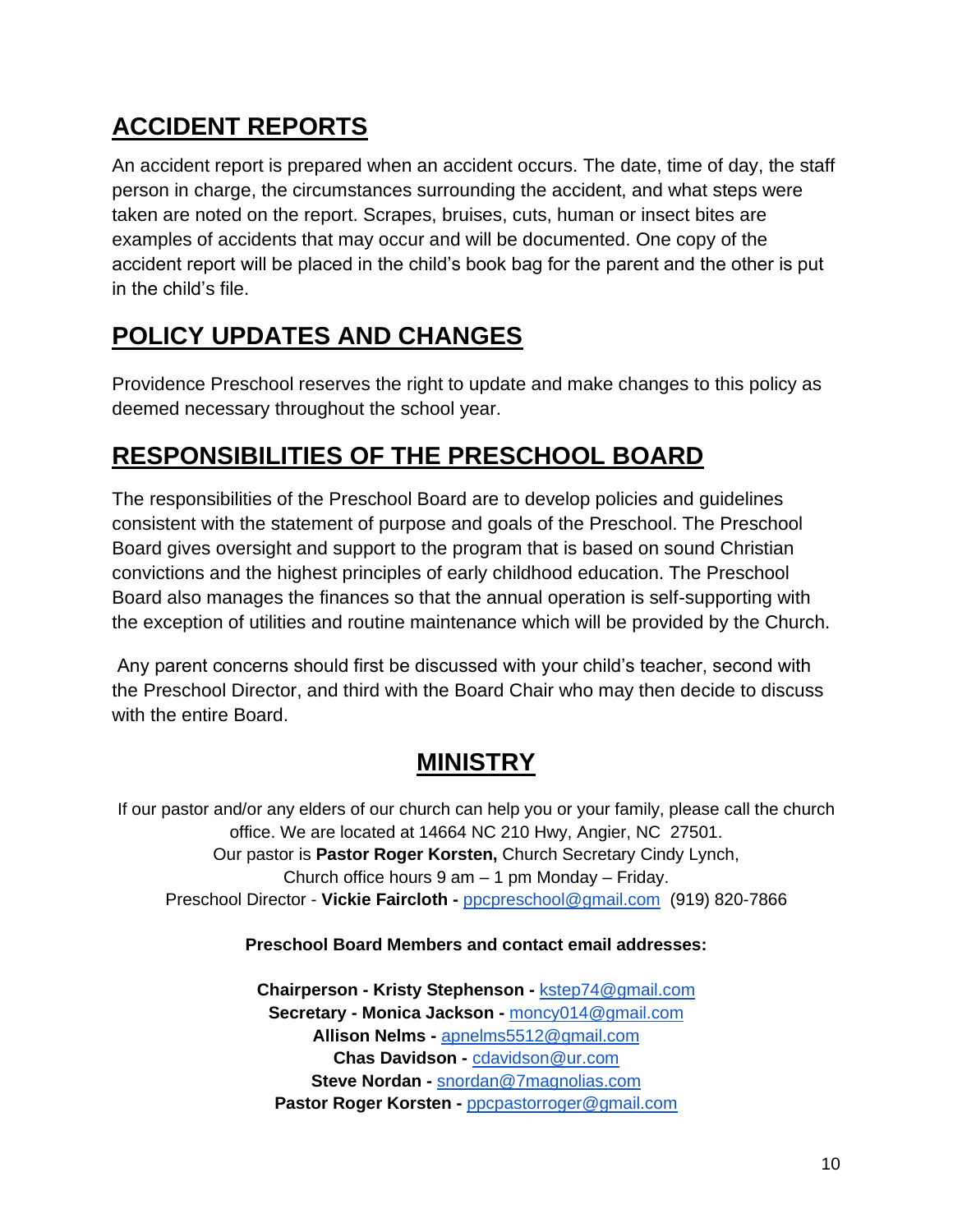#### Providence Presbyterian Church Discipline Policy

<span id="page-11-0"></span>Appropriate behavior is defined as a "cooperative spirit of the child". Inappropriate behavior is defined as defiant, disruptive, or harmful behavior to oneself or others. Inappropriate behavior will be addressed by a teacher or leader and will be handled in a manner as outlined in the Discipline Policy.

#### **Discipline Policy**

#### **1st Offense = Verbal Warning**

The child will be separated from other children if possible and verbally made aware of the inappropriate behavior by a **teacher or leader** (the person or persons directly in charge of the child). **The teacher or leader will clearly define, without degrading or embarrassing the child how to alter the behavior so that it is acceptable.** 

#### **2nd Offense = Time-Out**

The teacher or leader will separate the child from the class, **with another adult witness.** In a controlled, but authoritative tone, the **teacher or leader** will remind the child of the inappropriate behavior. The child will then be required to sit separately from the rest of the class, but in full view of the teacher or leader for a period of time equal to the child's age in minutes.

#### **3rd Offense = Parent Notification**

The teacher or leader will decide whether or not a parent needs to be notified before the end of the preschool day. Our goal is to talk to the parent in a private location, inperson, and after preschool. Parents will be notified every time their child's behavior results in their removal from standard activities. This will be done with written and verbal communication.

#### **Severe Misconduct = Parent Notification Immediately For Removal Of Child**

The teacher or leader will notify the parents immediately and have the child removed from the class/activity in the case of severe misconduct\*.

\*Severe misconduct (resulting in parents being contacted immediately) is defined as: a.)Behavior that puts the child or another person in immediate danger.

b.)Behavior that is disruptive and keeps the class/program from continuing.